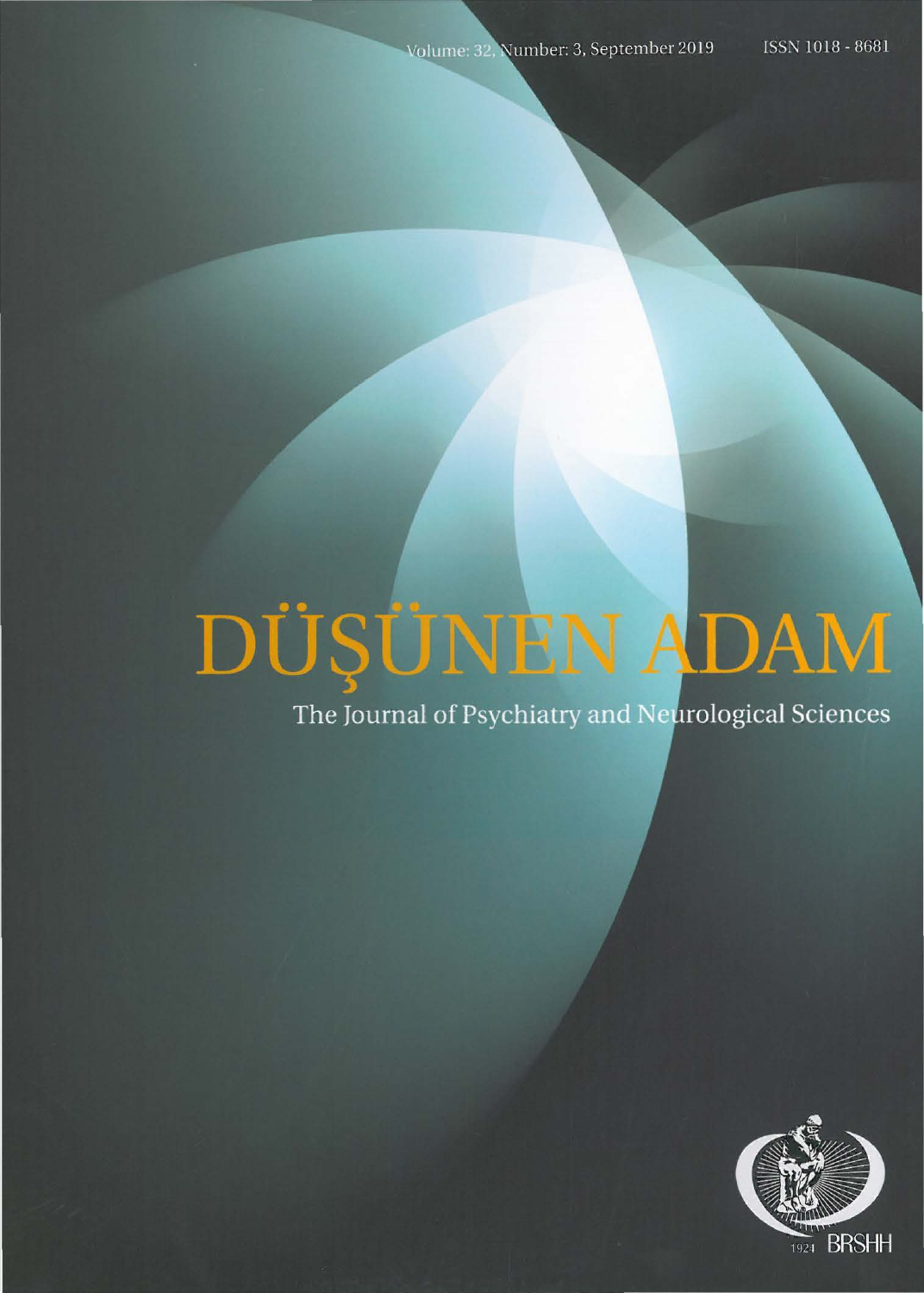# DÜŞÜNEN ADAM

## The Journal of Psychiatry and Neurological Sciences

Düşünen Adam The Journal of Psychiatry and Neurological Sciences is included in; Emerging Sources Citation Index (ESCI). Scopus, Embase, PsychINFO / Psychological Abstracts, EBSCO Academic Search Complete, EBSCO TOC Premier, CINAHL, CIRRIE, Cabell's Directory. ProQuest Academic Research Library, ProQuest Central, Google Scholar, Summon Serial Solutions, Ulrich's Database, Open J-Gate, Genamics JournalSeek, Researchbib, Worldcat, Türkiye Citation Index, Turkish Psychiatry Index, Türk Medline, TUBITAK's Turkish Medical Index





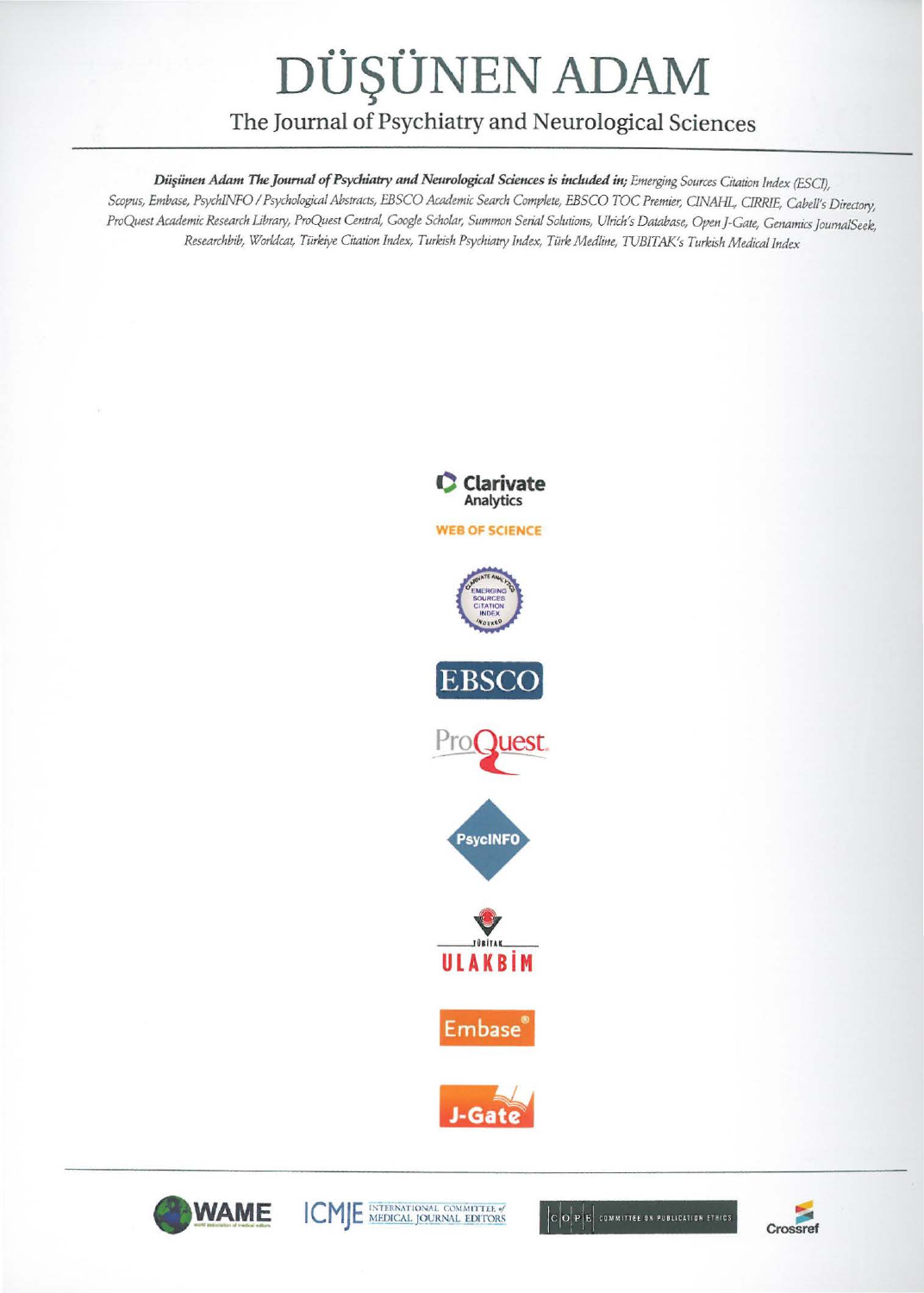ISSN 1018- 8681

# DUŞUNEN ADAM **THE JOURNAL THE JOURNAL THE JOURNAL DESCRIPTION ADAM**<br>The Journal of Psychiatry and Neurological Sciences



Volume: 32, Number: 3, September 2019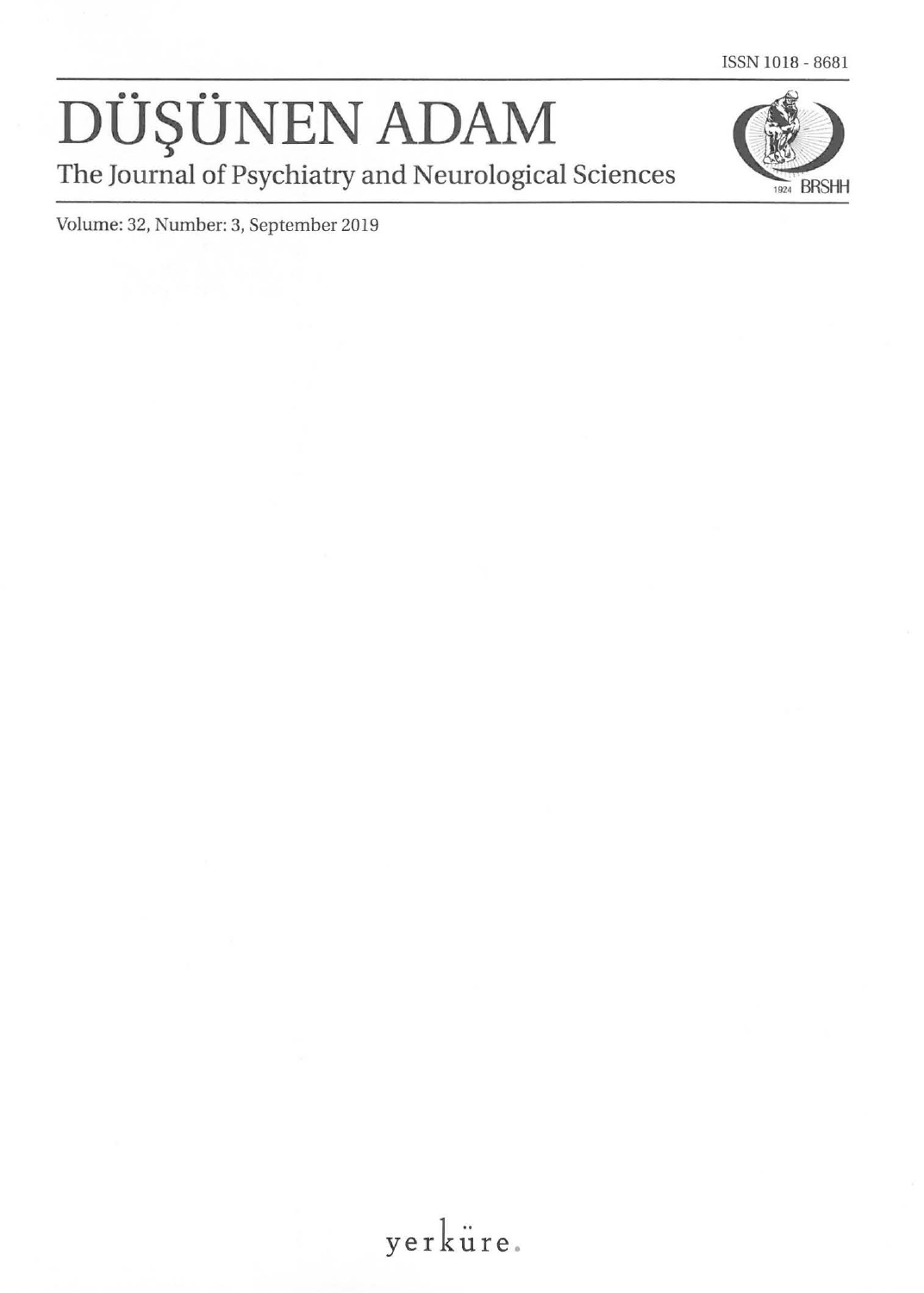# **DUŞÜNEN ADAM**<br>The Journal of Psychiatry and Neurological Sciences

### Volume: 32, Number: 3, September 2019

#### Editor

Cüneyt Evren, Assoc. Prof., M.D.

#### Associate Editors

Kürşat Altınbaş, Assoc. Prof., M.D. Ercan Dalbudak, Assoc. Prof., M.D. Department of Psychiatry, Selcuk University, School of Medicine, Konya, Turkey Private Practice, Ankara, Turkey

Department of Psychiatry, Bakirkoy Training and Research Hospital for Psychiatry Neurology and Neurosurgery, Research, Treatment and Training Center for Alcohol and Substance Dependence (AMATEM), Istanbul, Turkey

#### Editor for Statistics

Murat Boysan, Assoc. Prof., M.D.

Department of Psychiatry, Van Yuzuncu Yil University, Van, Turkey

#### Linguistic Editors

Samet Köse, Assoc. Prof., M.D. Suat Küçükgöncü, Assoc. Prof., M.D.

Department of Psychiatry, University of Texas Medical School, Houston, TX, USA Department of Psychiatry, Maltepe University, School of Medicine, Istanbul, Turkey

### International Advisory Board

Michael Bauer, Prof., M.D., Ph.D. Ross J. Baldessarini, Prof., M.D. James Bell, M.D. Istvan Bitter, Prof., M.D., Ph.D. Wim van den Brink, Prof, M.D. Martin Brüne, Prof., M.D. C. Robert Cloninger, M.D. Nick Craddock, Prof., M.D., Ph.D. Serdar Dursun, Prof., M.D. David L Dunner, Prof., M.D. Jon D. Elhai, Prof., Ph.D. Maurizio Fava, Prof, M.D. Kostas N. Fountoulakis, Prof., M.D. Mark A. Frye, Prof., M.D. David Greenberg, Prof, M.D. Mark Griffiths, Prof., Ph.D. Paul Griffiths, M.Sc. Tomas Hajek, Assoc. Prof., M.D. Siegfried Kasper, Prof., M.D. Ralph Kupka, Prof., M.D., Ph.D. Mario Maj, Prof., M.D. Peter R. Martin, Prof., M.D. Pavel Mohr, M.D., Ph.D. Hans Jürgen Möller, Prof., M.D. Kerim Munir, Assoc. Prof, M.D. Henry A. Nasrallah, Prof., M.D. Charles B. Nemeroff, Prof., M.D., Ph.D. Andrew A Nierenberg, Prof., M.D. Brian E O'Donnell, Prof., M.D., Ph.D. Dost Ongur, Assoc. Prof, M.D., Ph.D. Janusz Rybakowski, Prof., M.D., Ph.D. Gary S. Sachs, Prof, M.D. Norman Sartorius, M.D., MA, DPM, PhD. Alessandro Serretti, Assoc. Prof., M.D. Jair C. Soares, Prof., M.D. Marc Schuckit, Prof., M.D. Mauricio Tohen, Prof., M.D. Jim Van Os, Prof, M.D. Joseph Zohar, Prof., M.D.

Department of Psychiatry and Psychotherapy, Technische Universität Dresden, Dresden, Germany Department of Psychiatry, McLean Hospital, Harvard Medical School, Belmont, MA, USA Institute of Psychiatry, Psychology & Neuroscience, King's College London, London, England Department of Psychiatry and Psychotherapy, Semmelweis University, Budapest, Hungary Department of Psychiatry, Academisch Medisch Centrum, Amsterdam, The Netherlands Research Department of Neuroscience, Ruhr University Bochum, Bochum, Germany Department of Psychiatry, Washington University School of Medicine, St. Louis, MO, USA MRC Centre for Neuropsychiatric Genetics & Genomics, Cardiff University, Cardiff, UK Department of Psychiatry, University of Alberta, Edmonton, Canada Private Practice, Mercer Island, WA, USA Departments of Psychology and Psychiatry, University of Toledo, Toledo, OH, USA Department of Psychiatry, Massachusetts General Hospital, Harvard Medical School, Boston, MA, USA Department of Psychiatry, Aristotle University of Thessaloniki, Thessaloniki, Greece Departments of Psychology and Psychiatry, Mayo Clinic, Rochester, MN, USA Community Mental Health Center, Herzog Hospital, Jerusalem, Israel Department of Psychology, Nottingham Trent University, The International Gaming Research Unit, Nottingham, England Scientific Division, European Monitoring Centre for Drugs and Drug Addiction (EMCDDA), Lisbon, Portugal Department of Psychiatry, Dalhousie University, Halifax, Canada Department of Psychiatry and Psychotherapy, Medical University of Vienna, Vienna, Austria Department of Psychiatry, VU University Medical Center, Amsterdam, Netherlands Department of Psychiatry, University of Naples SUN, Naples, Italy Department of Psychiatry, Vanderbilt University School of Medicine, Nashville, TN, USA Clinical Department, Prague Psychiatric Center, Prague, Czech Republic Department of Psychiatry, University of Munich, Munich, Germany Boston Children's Hospital Developmental Medicine Center, Harvard Medical School, Boston, MA, USA Department of Neurology & Psychiatry, Saint Louis University, Cincinnati, OH, USA Department of Psychiatry, University of Miami Health System, Miami, FL, USA Department of Psychiatry, Massachusetts General Hospital, Boston, MA, USA Psychological and Brain Sciences, Indiana University, Bloomington, Indiana Department of Psychiatry, McLean Hospital, Harvard Medical School, Belmont, MA, USA Department of Psychiatry, Poznan University of Medical Sciences, Poznan, Poland Department of Psychiatry, Massachusetts General Hospital, Harvard Medical School, Boston, MA, USA Department of Psychiatry, University of Geneva, Geneva, Switzerland Department of Psychiatry, Bologna University, Bologna, Italy Department of Psychiatry and Behavioral Sciences, The University of Texas Medical School, Houston, TX, USA Department of Psychiatry, UC San Diego School of Medicine, San Diego, SC, USA Department of Psychiatry, University of Texas Health Science Center, San Antonio, TX, USA Department of Psychiatry and Psychology, Maastricht University Medical Centre, Maastricht, Netherlands Department of Psychiatry, Chaim Sheba Medical Center, Tel Hashomer, Israel

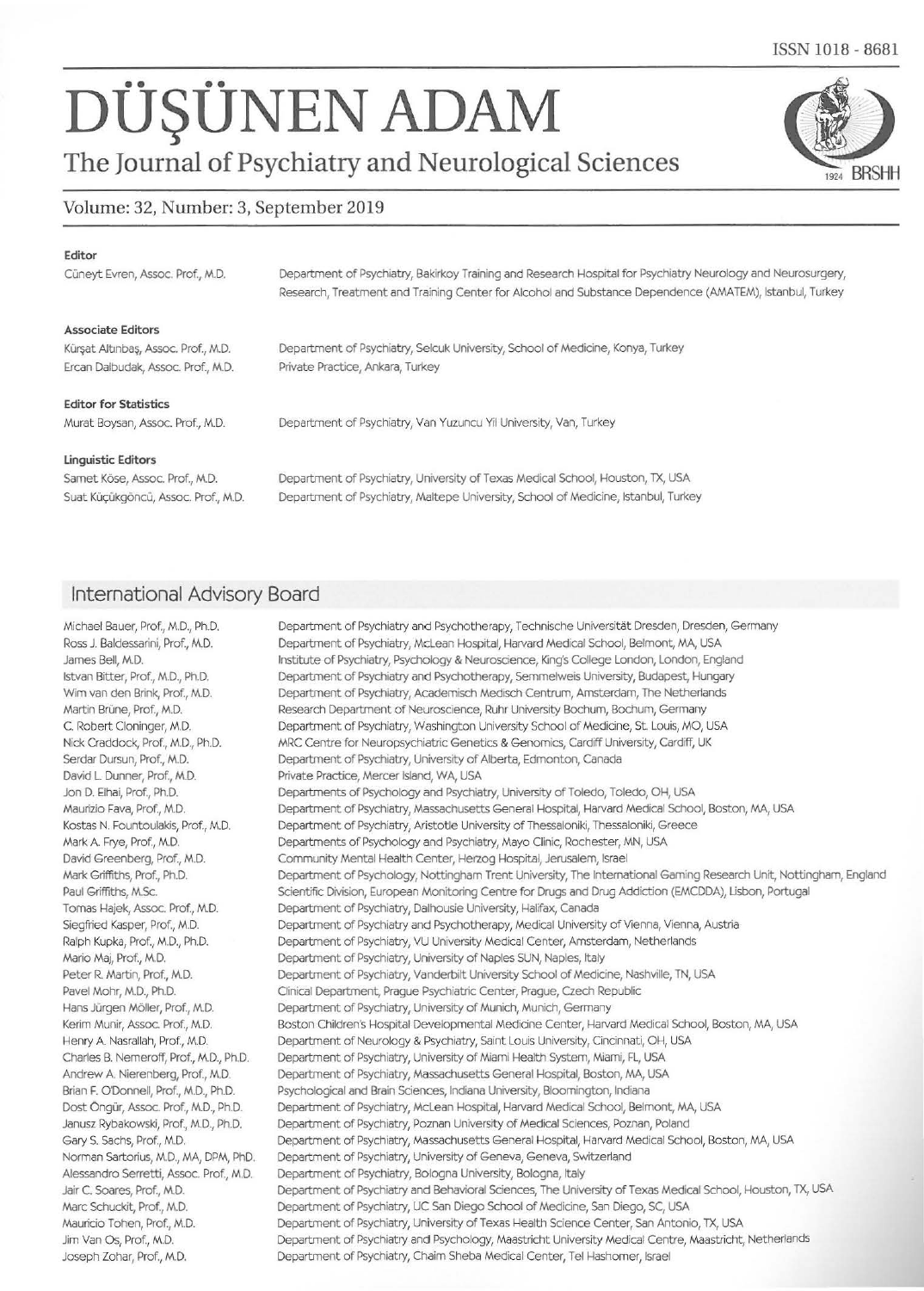## National Advisory Board

K6ksal Alptekin, Prof., M.D. Rüstem Askın, Prof., M.D. Murad Atmaca, Prof., M.D. Orner Aydemir, Prof., M.D. Işın Baral Kulaksızoğlu, Prof., M.D. Can Cimilli, Prof., M.D. Mesut Çetin, Prof., M.D. Murat Demet, Prof., M.D. Nesrin Dilbaz, Prof., M.D. Orhan Dogan, Prof., M.D. Ertuğrul Esel, Prof., M.D. Ali Saffet Gönül, Prof., M.D. Hüseyin Güleç, Assoc. Prof., M.D. Oguz Karamustafahoglu, Prof, M.D. İsmet Kırpınar, Prof. M.D. Levent Küey, Assoc. Prof., M.D. Timuçin Oral, Prof., M.D. Ayşegül Özerdem, Prof., M.D. Osman ismail Ozdel, Prof., M.D. Sebnem Pinldar, Prof., M.D. Bengi Semerci, Prof, M.D. Mehmet Zihni Sungur, Prof., M.D. Vedat Şar, Prof., M.D. Lut Tamam, Prof., M.D. Rașit Tükel, Prof., M.D. Hakan Türkçapar, Prof., M.D. Alp Üçok, Prof., M.D. Özden Şükran Üneri, Assoc. Prof., M.D. Simavi Vahip, Prof., M.D. Erda! Vardar, Prof., M.D. Medaim Yanık, Prof., M.D. Mustafa Yıldız, Prof., M.D. Department of Psychiatry, Dokuz Eyful University, School of Medicine, lzmir, Turkey Department of Psychiatry, Erenkoy Training and Research Hospital for Psychiatry, Istanbul, Turkey Department of Psychiatry, Firat University, School of Medicine, Elazig, Turkey Department of Psychiatry, Celal Bayar University, School of Medicine, Manisa, Turkey Department of Psychiatry, Istanbul University, Istanbul School of Medicine, Istanbul, Turkey Department of Psychiatry, Dokuz Eyful University, School of Medicine, lzmir, Turkey Private Practice, Istanbul, Turkey Department of Psychiatry, Celal Bayar University, School of Medicine, Manisa, Turkey Department of Psychology, Uskudar University, Faculty of Humanities and Social Sciences, Istanbul, Turkey Department of Psychology, Istanbul Gelisim University, Faculty of Economics, Administrative and Social Sciences, Istanbul, Turkey Department of Psychiatry, Erciyes University, School of Medicine, Kayseri, Turkey Department of Psychiatry, Ege University, School of Medicine, lzmir, Turkey Department of Psychiatry, Erenkoy Training and Research Hospital for Psychiatry, Istanbul, Turkey Department of Psychology, Uskudar University, Faculty of Humanities and Social Sciences, Istanbul, Turkey Department of Psychiatry, Bezmialem Vakif University, School of Medicine, Istanbul, Turkey Depamnent of Psychology, Istanbul Bilgi University, Faculty of Social Sciences and Humanities, Istanbul, Turkey Private Practice, Istanbul, Turkey Department of Psychiatry, Dokuz Eyful University, School of Medicine, lzmir, Turkey Department of Psychiatry, Pamukkale University, Denizli, Turkey Department of Psychiatry, Ege University, School of Medicine, lzmir, Turkey Deparment of Child and Adolescent Psychiatry, Hasan Kalyoncu University, Gaziantep, Turkey Department of Psychiatry, Marmara University, School of Medicine, Istanbul, Turkey Department of Psychiatry, Koc University, School of Medicine, Istanbul, Turkey Department of Psychiatry, Cukurova University, School of Medicine, Adana, Turkey Department of Psychiatry, Istanbul University, School of Medicine, Istanbul, Turkey Deparment of Psychology, Hasan Kalyoncu University, FaaJty of Economics, Administrative and Social Sciences, Gaziantep, Turkey Department of Psychiatry, Istanbul University, Istanbul School of Medicine, Istanbul, Turkey Department of Child Psychiatry, Dr. Sami Ulus Maternity and Children's Research and Education Hospital, Ankara, Turkey Department of Psychiatry, Ege University, School of Medicine, lzmir, Turkey Department of Psychiatry, Trakya University, School of Medicine, Edirne, Turkey Department of Psychology, Ibn Haldun University, College of Humanities and Social Sciences, Istanbul, Turkey Department of Psychiatry, Kocaeli University, School of Medicine, Kocaeli, Turkey

Papers and the opinions in the Journal are the responsibility of the authors.

This is a medical scientific journal, published quarterly in March, June, This is extended to Psychiatry, Neurology and Neurosurgery September, and December and distributed free.

#### Editorial Correspondence

Bakirkoy Prof. Dr. Mazhar Osman Training and Research Hospital for Psychiatry, Neurology and Neurosurgery Bakırköy 34747 İstanbul - Turkey Phone / Telefon: +90 (212) 409 15 15 / 2111 Fax / Faks: +90 (212) 572 95 95 dusunenadam@ dusunenadamdergisi.org www.dusunenadamdergisi.org

Owner

The Journal is owned by Murat Erkıran, Assoc. Prof., M.D., (istanbul, Turkey) on behalf of Bakirkoy Prof. Dr. Mazhar Osman Training and Research Hospital

#### Editor-in-Chief

Cüneyt Evren, Assoc. Prof., M.D., (İstanbul, Turkey)

#### Publishing Company

Yerküre Tanıtım ve Yayıncılık Hizmetleri A.Ş. Cumhuriyet Caddesi 48138 Harbiye 34367 istanbul- Turkey Phone / Telefon: +90 (212) 240 28 20 Fax / Faks: +90 (212) 241 68 20 e-mail / e-posta: yerkure@yerkure.com.tr

#### Printed in

imak Ofset Basım Yayın Tic. ve San. Ltd. \$ti. Atatürk Cad. Göl Sok. No: 1, Yenibosna - İstanbul Phone / Telefon: +90 (212) 656 49 97 www.imakofsetcom.tr

Publication Type: Quarterly Periodical

 $\Omega$ 

*This publication is printed on acid-free paper that meets the internationalstandart ISO 9706: 1994 (Requirements for Permanence).* 

www.dusunenadamdergisi.org I ISSN: 1018-8681 (Print edition) I ISSN: 1309-5749 (Electronic edition)